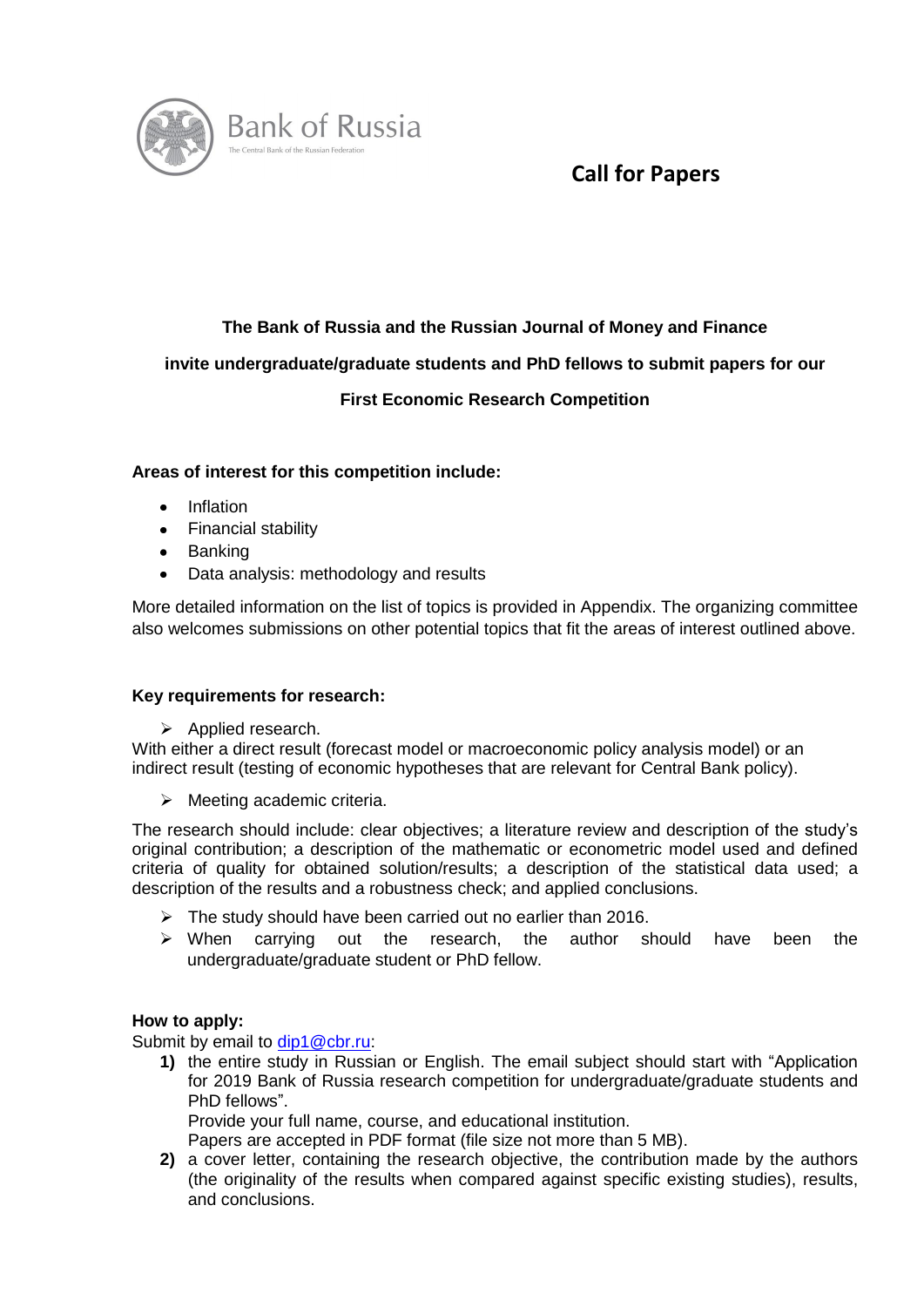The cover letter should also be submitted in PDF format and cannot exceed one page.

#### **Competition dates:**

The deadline for submission is 1 March 2019 (inclusively).

The winners will be announced on 1 June 2019.

### **Competition jury:**

Editors and Co-Editors of the Russian Journal of Money and Finance.

Researchers from the Research and Forecasting Department, the Monetary Policy Department, and the Financial Stability Department of the Bank of Russia.

### **Publication of research papers:**

The Russian Journal of Money and Finance will consider the winners' papers for publication.

#### **The competition winners will have the chance to participate in the Bank of Russia Macroeconomics Summer School, and the Bank of Russia International Conference in July 2-3, 2019 in St Petersburg** (travel and accommodation costs will be covered by organizers).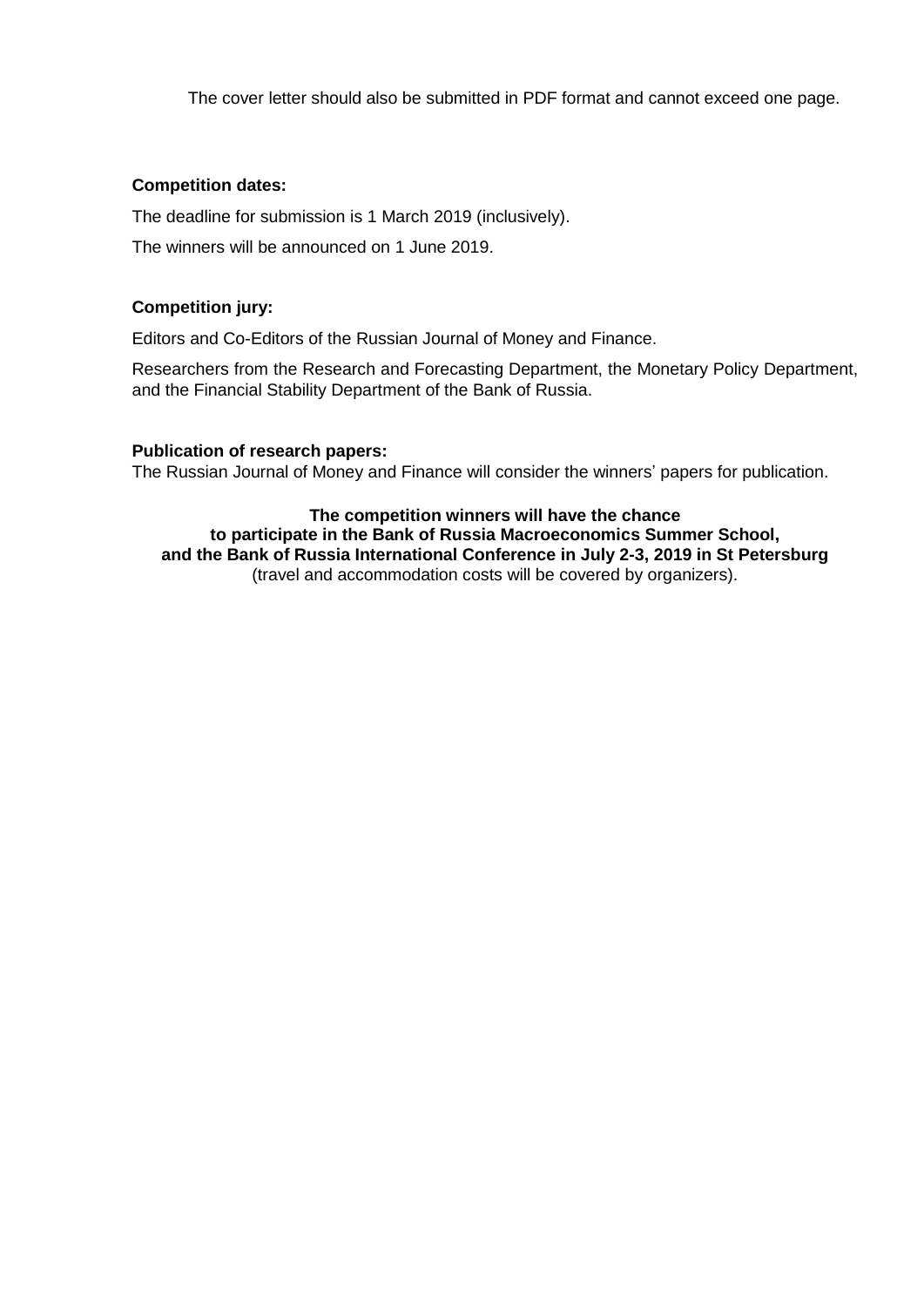#### **Inflation**

*Measuring inflation. The nature of inflation (monetary/non-monetary inflation). The Phillips curve and the labour market. Changes in relative prices and exchange rate pass-through to prices. Measuring underlying/monetary/pure inflation. Inflation forecasting. Production costs, markups, and producer/seller competition as inflation drivers. The microeconomics of inflation. Microdata-based/big data-based inflation analysis&forecasting. External and internal drivers of inflation. Financial drivers of inflation. Inflation expectations and their role in understanding/forecasting inflation. Drivers of inflation expectations.* 

#### **Financial stability**

*Indicators of financial stability, systemic risk&contagion effects, and their forecasting.*

*Global finance and systemic risks. Imbalances and capital flows. The global financial cycle and its effect on small open economies. The interrelation of the business and credit cycle.*

*The exchange rate as a shock absorber. Dollarization. External debt. Choosing the nominal currency of trade contracts.*

*Oil price movements and their effect on Russia's price and financial stability.*

*The microeconomics of financial stability: the causes of debt overload and currency mismatches in balance sheets. Microeconomic decisions of households and their effect on financial stability.* 

*Financial stability risks on industrial and regional levels.*

*Fiscal policy as a financial stability driver.*

*The interrelation of monetary and macroprudential policies. Monetary policy: 'Dilemma not Trilemma'. Optimal monetary and macroprudential policy.*

*Moral hazard and adverse selection in macroprudential policy.*

*The future of finance and financial stability implications (fintech and cryptocurrencies).*

*New data and financial stability research methods.*

#### **Banks**

*Bank business models: challenges and prospects.*

*Optimal competition in the banking sector: major and minor banks.*

*Research on bank-level data.*

*Federal and regional banks.*

*Forecasting banks' financial position.*